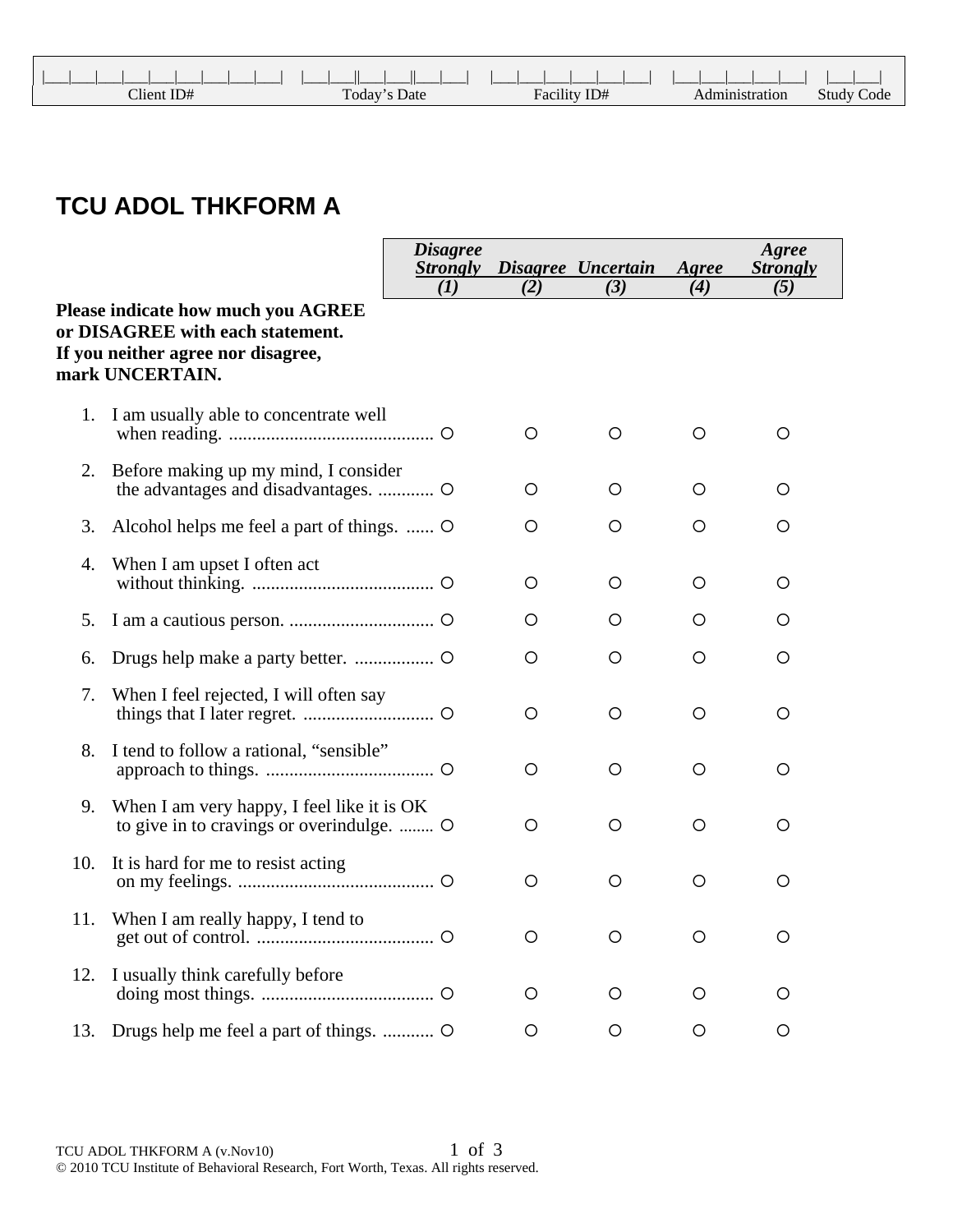|            |              | a sa T       |                |                   |
|------------|--------------|--------------|----------------|-------------------|
| Client ID# | Today's Date | Facility ID# | Administration | <b>Study Code</b> |

|     |                                                                                | <b>Disagree</b><br><b>Strongly</b> |         | Disagree Uncertain | Agree   | Agree<br><b>Strongly</b> |
|-----|--------------------------------------------------------------------------------|------------------------------------|---------|--------------------|---------|--------------------------|
|     |                                                                                | (1)                                | (2)     | (3)                | (4)     | (5)                      |
|     | 14. I am usually able to concentrate well                                      |                                    | O       | O                  | $\circ$ | O                        |
| 15. | It is normal to use alcohol when you                                           |                                    | $\circ$ | $\circ$            | $\circ$ | O                        |
| 16. |                                                                                |                                    | $\circ$ | $\circ$            | $\circ$ | O                        |
| 17. | When I am really happy, I often find<br>myself in situations that I normally   |                                    | O       | O                  | O       | O                        |
| 18. | It is normal to use drugs when you                                             |                                    | $\circ$ | O                  | O       | O                        |
| 19. | Sometimes when I feel bad, I can't seem<br>to stop what I am doing even though |                                    | O       | O                  | O       | O                        |
| 20. | My use of alcohol/drugs is not a problem                                       |                                    | O       | O                  | O       | O                        |
| 21. | I like to stop and think things over                                           |                                    | $\circ$ | O                  | O       | O                        |
| 22. |                                                                                |                                    | Ő       | Ő                  | Ő       | Ő                        |
| 23. | Alcohol/drug use doesn't affect                                                |                                    | $\circ$ | O                  | O       | O                        |
| 24. | I have problems sticking with tasks                                            |                                    | O       | O                  | O       | O                        |
| 25. | I often make matters worse because I act                                       |                                    | O       | O                  | O       | O                        |
| 26. | I am in full control of my                                                     |                                    | $\circ$ | $\circ$            | $\circ$ | O                        |
| 27. | In the heat of an argument, I will often                                       |                                    | $\circ$ | O                  | O       | O                        |
| 28. | I will not get hurt from using                                                 |                                    | O       | O                  | O       | O                        |